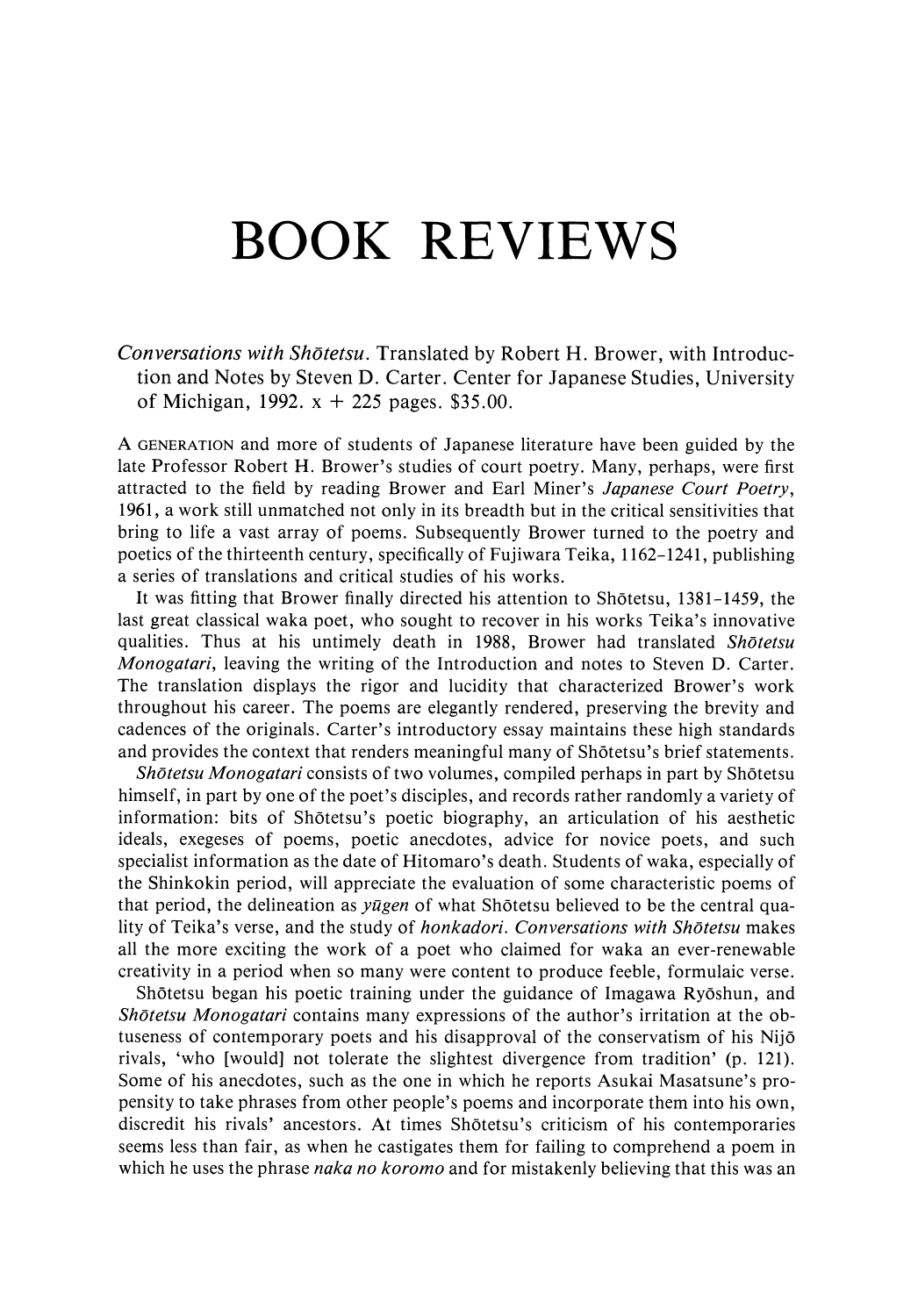allusion to Genji Monogatari. Since the use of the phrase is limited almost solely to that monogatari and to Shōtetsu's verse, their reaction is understandable.

In the same anecdote, Shōtetsu remarks, 'I tried to treat [naka no koromo] in a novel way,' and throughout Shotetsu Monogatari he speaks of his efforts and the frustrations he met in trying to compose verse that was more than simply 'good enough'. He praises Jien's ingenuity in bringing his materials together in unexpected ways, but it was in Teika's compositions, especially of the Shinkokin period, that Shotetsu found his poetic ideal of highly wrought, often ingenious conceptions and expressions and his aesthetic ideal of yagen. As Carter argues, by the time Shotetsu wrote his treatise, he had come to see little to recommend in any of the competing schools of poetry, each of which sought to limit poetic practice to its own favored style.

As Carter also notes, Shōtetsu substituted the term yūgen for Teika's yojō yōen, misled by his reading of several Teika forgeries in which <sup>a</sup> style of mystery and depthis described and, further, influenced by Chōmei's description of yūgen in Mumyōshō. Whatever he chose to call it, Shōtetsu grasped an essential quality of Teika's verse. Of Teika's three exemplary poems that Shōtetsu quotes from Roppyakuban Uta-awase, two are criticized by the opposing team as 'incomprehensible'. Of the third, the judge Shunzei himself remarks that the poem's conception does not seem to be clearly expressed in the diction. But for Shdtetsu, these qualities, positively re-interpreted as a complex evocativeness and an unearthly, romantic beauty, were precisely the strengths of Teika's verse and of his own.

Shōtetsu Monogatari reveals various aspects that distinguish poetic practice from that of Teika's period. Although not to the same degree as the renga masters of the following generation who would wander the provinces, Shotetsu faced the need to address pupils for whom waka was increasingly an artifact from a different time and of an unfamiliar class. Certainly the many instructions included here concerning the social conventions of waka practice were for such an audience. It is interesting, too, that Shotetsu recommends students to attend poetry contests where judgments were made by group decision. Poets would there discover a community of critical judgments within which their powers of analysis could be sharpened. Finally, the work includes extensive exegeses of poems, most often his own or Teika's. In part, this can be explained by their difficulty, although admittedly no earlier poet so strongly recommended his own verse. More important, Shotetsu's readings underscore his emphasis, not on learning and knowledge but on an understanding of the nature of poetry. This involved for him entering into a (fictional) speaker's situation and feelings that gave rise to and are expressed in a poem. Such a process mirrors a poet's engagement with the topic in the act of composition.

Both Shotetsu Monogatari and Carter's introductory essay reveal the poet's intense devotion to waka and courtly literature—a devotion strongly evident in his studies of and lectures on Genji Monogatari. We can readily believe that Shōtetsu brought to the latter the same gift of imaginative re-creation of setting and emotions that characterized his readings of poems. In his personal collection,  $S\bar{o}konsh\bar{u}$ , Shōtetsu has left us more than ten thousand poems; fire destroyed an earlier 27,000 poems in 1432, along with his entire library. He speaks of the lifetime of 'unremitting discipline' required of a poet, who must compose 'one poem after another lightly and easily but always pressing forward to the next one' (p. 163). Such a prodigious production speaks of creative energies to which all external circumstances were finally irrelevant. Shotetsu